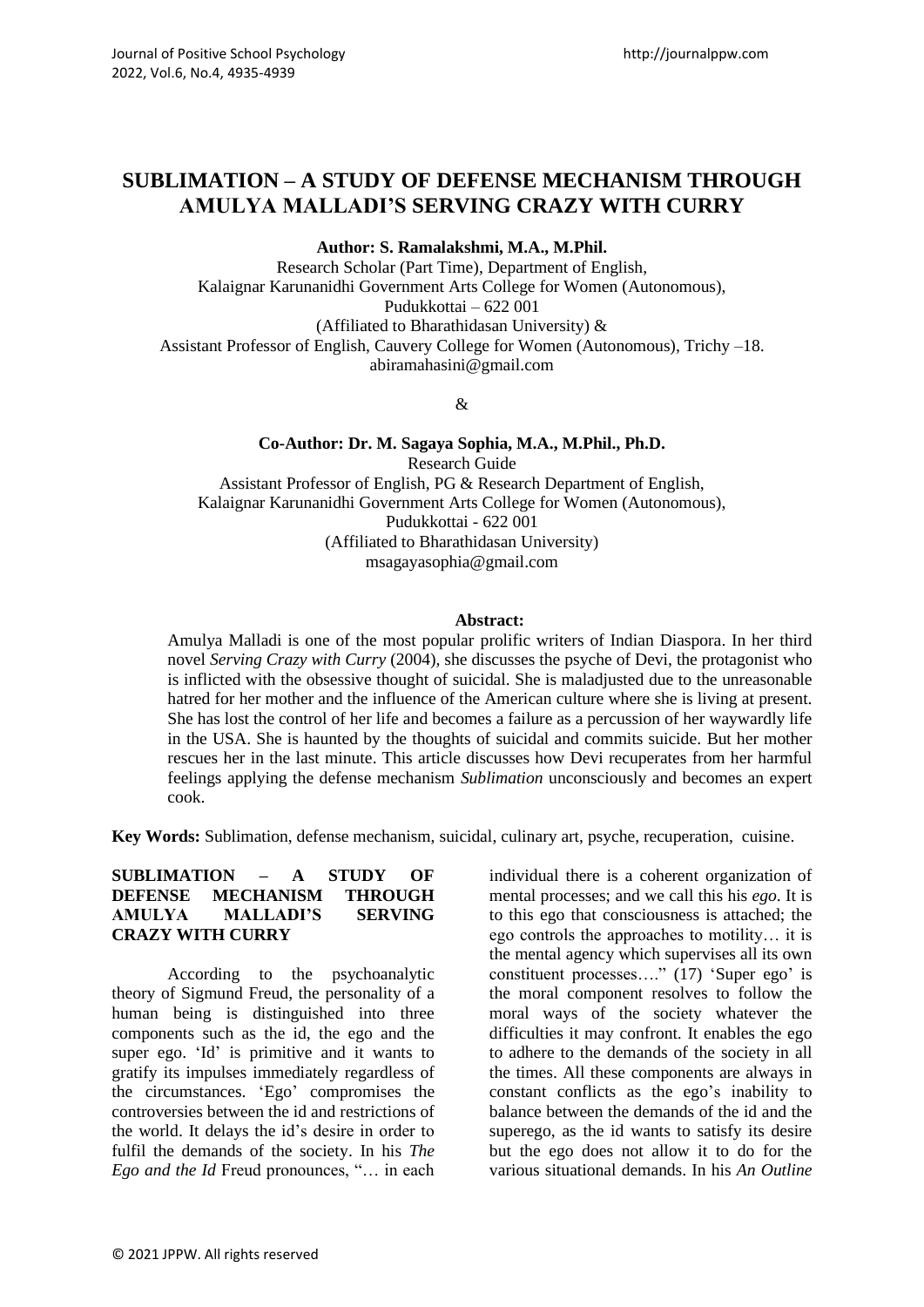*of Psycho-Analysis* Freud observes, "Just as the id is directed exclusively to obtaining pleasure, so the ego is governed by considerations of safety. The ego has set itself the task of self-preservation, which the id appears to neglect." (199)

This internal conflict creates certain anxiety in the minds of the people. Freud, in his *An Outline of Psycho-Analysis* discusses that the ego "is able only to modify the pleasure principle but not to nullify it." (198) That is why; the ego develops a character which is otherwise called as 'Defense Mechanism' to overwhelm this displeasing situation. Further, Freud points out in his book *The Ego and the Id*as, "For the ego, perception plays the part which in the id falls to instinct. The ego represents what may be called reason and common senses, in contrast to the id, which contains the passions." (25) Thus, people adopt certain behaviour unconsciously in order to come out of their anxiety.

Freud has pronounced various defense mechanisms such as *Repression*, *Reaction Formation, Projection, Rationalization, Displacement, Denial, Regression, and Sublimation* and these defense mechanisms have been redefined and further added with other defense mechanisms by the forthcoming psychoanalysts. *Sublimation* is one of the defense mechanisms projected by a person who wants to convert his socially unacceptable thoughts or feelings evoked by id such as sexual aggression, guilt, or suicidal into the socially accepted activity such as music, art or sports.The person diverts his strong harmful emotions into a socially accepted form using the defense mechanism *Sublimation*. *Sublimation* is an unconscious positive strategy used to separate people from their embarrassing events. In this article, the defense mechanism *Sublimation* is explored through the act of Devi Veturi, the protagonist of Amulya Malladi's novel *Serving Crazy with Curry* (2004).

In Malladi's psychological novel *Serving Crazy with Curry*, Malladi tries to explore the psyche of the suicidal through the character Devi Veturi. Devi wants to be successful in her career like her sister, her father and her grandmother.Devi feels inferior

while comparing herself with her family members' positions. However she strives hard in all directions to make her prominent. But, unfortunately all her efforts come to a futile end which creates a complex in her mind. As her mother is supporting her sister Shobha, she hates her mother and her sister. As per the culture of the USA, she dates with many men but has no intimate relationship to share her inner feelings. She confronts only failures in her career life and her intimate relationship also is at stake though she lives independently on her own terms in an apartment. Due to so many factors such as sibling rivalry, cultural influence and lack of parental attention, she feels ignored and without her consciousness, she starts longing for love. And so she tends to behave aggressively. Her loneliness and depression takes her to its extremity which is her suicidal attempt.Sometimes, she analyses the reason for her survival and finally comes with a reason for suicide also. Before her suicide she writes in a paper the causes to live and causes to die like this:

### REASONS TO DIE

1. Have disappointed the father and grandmother who love me

2. Laid off again

3. Completely in debt

4. Can't pay rent

5. Have had only failed relationships

6. Slept with a married man

7. Had a relationship with a married man

8. Fell in love with a married man

9. Lost a baby

REASONS NOT TO DIE

1. Have a loving family (sort of, if mother and sister are not included)

2. Have my health

3. Hmm…. (SCC10)

Thus, she delays her suicidal thought re-analysing the goodness she has faced in her life. She is hesitant, depressed and scared to think about her mountainous problems. Thus, her ego tries to delay the id's desire of committing suicide. Her prolonged depression starts eating up her energy. Finally, she swings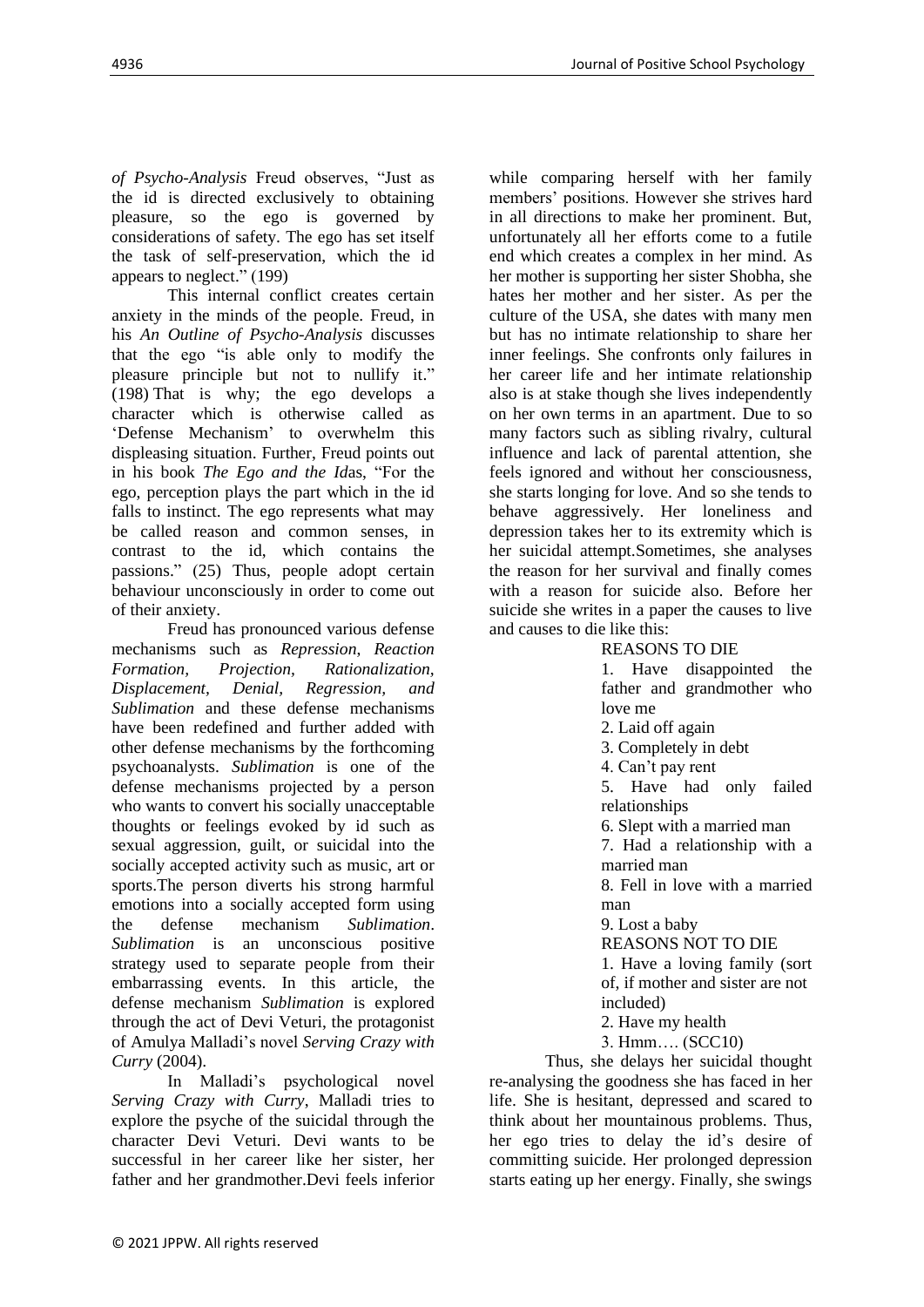fully into the act of committing suicide. She slits her wrist and swoons in her bath tub. She is rescued by her mother who comes to her apartment accidently and she is hospitalised. When she comes to her consciousness, she keeps muted for all the enquiries of the psychiatrist Dr.Berkley. The psychiatrist enquires Saroj whether Devi was speechless like this any time before. Saroj recollects an incident when Devi was at her ten years and says, '"She stole a girl's money and broke that girl's nose. Instead of saying sorry and telling us why she did it, she stopped talking for a week. She is just spoiled and that is our fault, but *nothing* bad happened to her. I didn't drop her on her head as a baby or anything."' (SCC 35)

As per the psychiatrist's advice she moves to her mother's house reluctantly. Her mother arranges the shelves of Devi's old room with literary books except the one where she keeps her recipe notebooks assuming Devi's engagement with reading. Devi is impressed by the recipe journals written by her mother, Saroj. Devi gets inspired after reading the recipe journals.Devi is aware of the entire change of her present situation that she is surrounded by her family members all the time. Devi is delightful in drawing the attention of her family members towards her.

Devi decides, "If she couldn't use her tongue for talking, she felt she had to use it for something else and her taste buds, since the "incident," had come alive. Food, which had been merely meals before, objects of sustenance, had become objects of art." (Malladi 58) She starts pondering innovatively as "Her mother usually makes only mint chutney and Indian recipe. Devi never cooked. It wasn't that she was a terrible cook." (Malladi 48) She resumes her cooking by blending the Western and Indian cuisine together. She writes the responses of the inmates about her dish in the form of a journal as suggested by her Psychiatrist. She feels awe when she receives positive comments from her family members. Thus, everyone of her family startsrelishing her innovative style of cooking. Malladi wonderfully portrays Devi's change of mind thus, "Her chutney was a success. Pride swelled inside her and for the first timein a very long time she felt a small measure of confidence… She couldn't just make chutney every day and get a sense of accomplishment." (Malladi 49)

In Devi's diversion by the regular activity of cooking, sometimes her suicidal thought come into surface thus,"A whole week passed and the "incident" seemed unreal now, even though in the back of her mindthere was a constant struggle. One Devi wanted to stay home and enjoy cooking and not talking, while theother Devi wanted action, wanted to get into that bathtub again and end it once more." (Malladi57) When she goes for counselling under the Psychiatrist, the Psychiatrist admires on seeing her mental improvement. When she comes to know from Devi's parents that Devi cooks in a delicious manner, she confirms that the person who is suicidal cannot think innovatively like this.The Psychiatrist exclaims, '"You know, those who think about death, don't cook," …"Insideyou there's something that wants to live and taste and explore."' (Malladi 57) Devi deliberately focuses on cooking in order to ignore her interior as it carries many wounds of past. Thus, Devi's id wants Devi to commit suicide which is unacceptable impulse to anyone. Her ego tries to postpone the desire of the id. Now and then her id appears to fulfil its desire. Thus her ego is anxious unable to stop the desire of her id. Her ego tries to divert her by creating interest in her for cooking. Thus, Devi gets diverted and separated from her anxious thoughts for a certain moment.

Devi's interest in cooking enhances and she feels encouraged. Devi feels happy that her mother cannot scold her hereafter as she is a suicidal. Thus, her unwanted harmful emotion of suicidal gradually gets diverted and transformed into the sublimed act of cooking. Her curiosity to cook makes her divert from her suicidal thought. Usually, her mother Saroj makes biriyani during some special occasions such as wedding anniversaries or birthday celebrations. Devi feels elated when her father handsover her driving licence as it reveals his confidence on her. This new freedom makes her happy and so she makes prawn biriyani to celebrate that moment. Her father Avi's comments are pleasant to her ears thus, '"If you keep cooking like this, I'm going to bloat up completely,"' (Malladi 58). Her always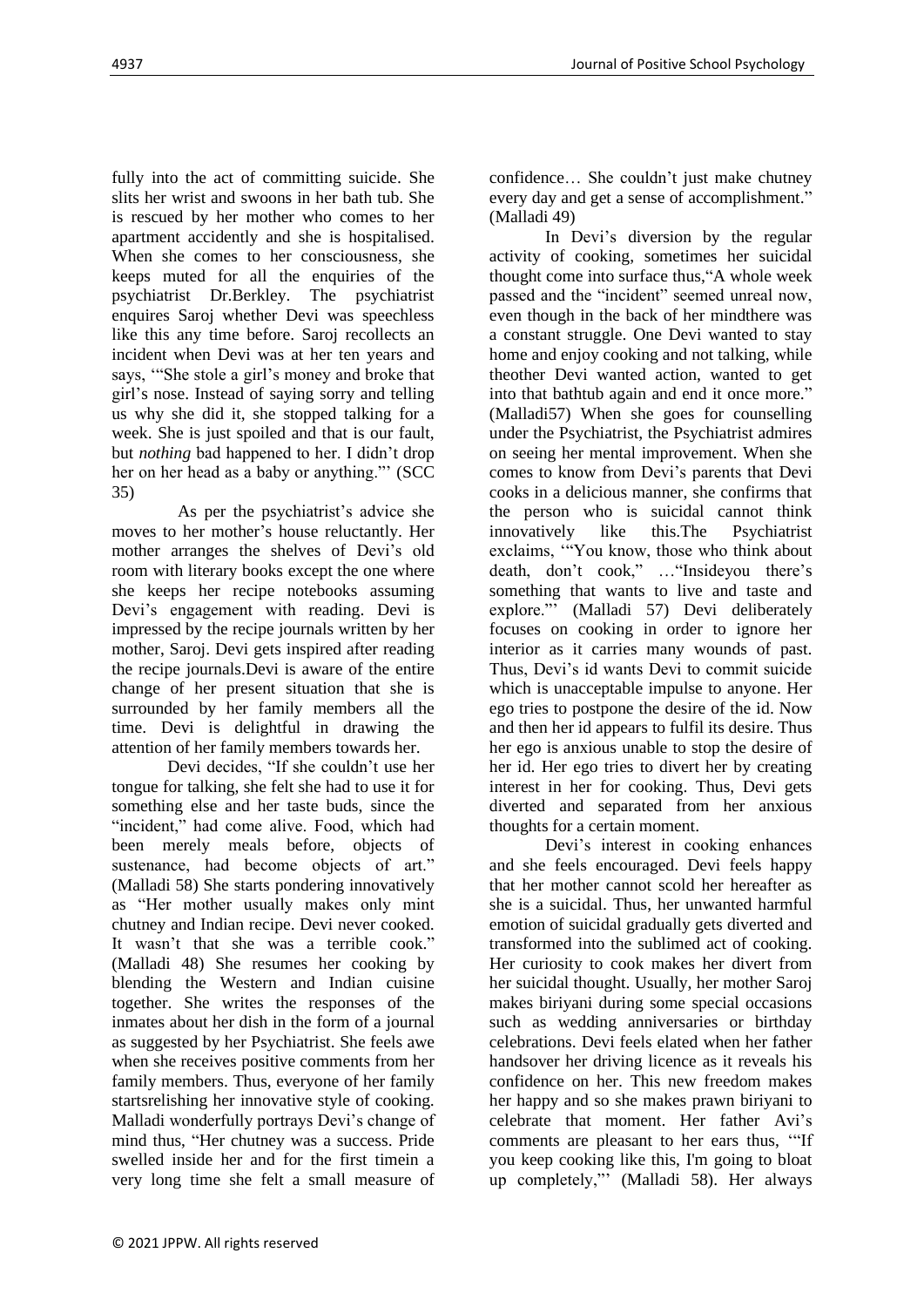complaining motheralso now relishes the taste of biriyani. The entire situation of the house changes thus, "Devi was cooking like a veteran chef ... now everyone was afraid that they were putting on weight. Girish and Shobha were coming for dinnerevery night, the family was sticking together, ensuring that the "mute in the kitchen"—as Shobha called Devi—would have all the support she needed." (Malladi 59) Devi's transformation takes place little by little as her family members extend their helping hands for her fast recuperation. She starts realizing her mistakes of her past and vents out in her journal thus, "*I have decided to live, and now I need to find out how to make it happen.*A *pinch of hope, with a dollop of family-inspired guilt, plus a tablespoon of sense should get me there, hopefully. I will work on myself. I will make the wrongs of my past right.*" (Malladi 74) Though Devi is diverted from her act of suicide, she has not come out of it completely. As she is not accepted by her family members she tries that suicide. Now, by her art of cookery she becomes expertise in cooking which draws attention of everyone. She is supported by her family members. Thus, her ego changes her unacceptable thought of committing suicide into acceptable art of culinary.

Devi realizes her mother's accomplishment as asuccessful homemaker as cooking is an uncomplicated area. She understands her mother's efforts to try her best to satisfy every need of her family members and so, Devi stops expressing grudges on her mother. Devi finds, "*Her food tasted different from her mother's but she had learned to cook from Saroj and that made Devi feel closer to Saroj in a way she never had before. Silence and the kitchen had brought them together, and it was a time and place that Devi had started to relish.*" (Malladi 83) Her life style completely takes a turn. Every day she prepares breakfast, lunch and dinner. Malladi discusses the transformation of Devi beautifully thus:

Everyone has to have a role in society, and in her book of definitions a homemaker was defined as a lazy woman who sat home pretending to have a full-time job. So it seemed ironic to Devi that she was spending

most of her time in the kitchen, chopping and baking and stirring. She, who had never cooked, never been part of the kitchen militia, was a general now. She loved it. And she realized that she owed her culinary epiphany to her mother. (Malladi 83)

Devi does not let her be alone and idle. She is fully committed herself in cooking and in buying the grocery things in supermarket along with her grandmother. It breaks her monotony. There is an abrupt change in her dull tone of life. When she takes the act of *Sublimation*, her mind starts condescending that she wants to thank her family members for their care but the words are failing. Gradually she comes out of her suicidal thought and breaks her silence by talking freely with everyone of her family. Knowing her aspiration, her father Avi helps her join the culinary school.

Through her novel *Serving Crazy with Curry,* Malladi sheds light on the different dimensions of the psyche of the character Devi how she diverts her harmful feeling of suicidal into a sublimed wish of cooking. Devi vents out her harmful emotion by turning her mind into the art of cookery and by accounting her family's responses and their recognition through her journal writing technique. Her family members' positive responses give her hope and encouragement which transcends her mind to stick to the sublimed act of cooking. That is why she starts trying various dishes in the name of 'fusion cuisine'. Finding her suicidal thought unacceptable and useless, her ego has taken a form of defense mechanism in order to protect her from the insensible act of her id. Her ego diverts her by showing interest in an unknown field of cuisine and thus her cooking action acts as *Sublimation* by which she is able to transcend her useless thought of suicidal. Thus, Devi's act of *Sublimation* makes Devi accepted and recognized by her family members and motivates her to live better by mending her past errors.

## **Works Cited**

1. Malladi, Amulya. *Serving Crazy with Curry, a Novel.* Ballantine books, New York, 2004.